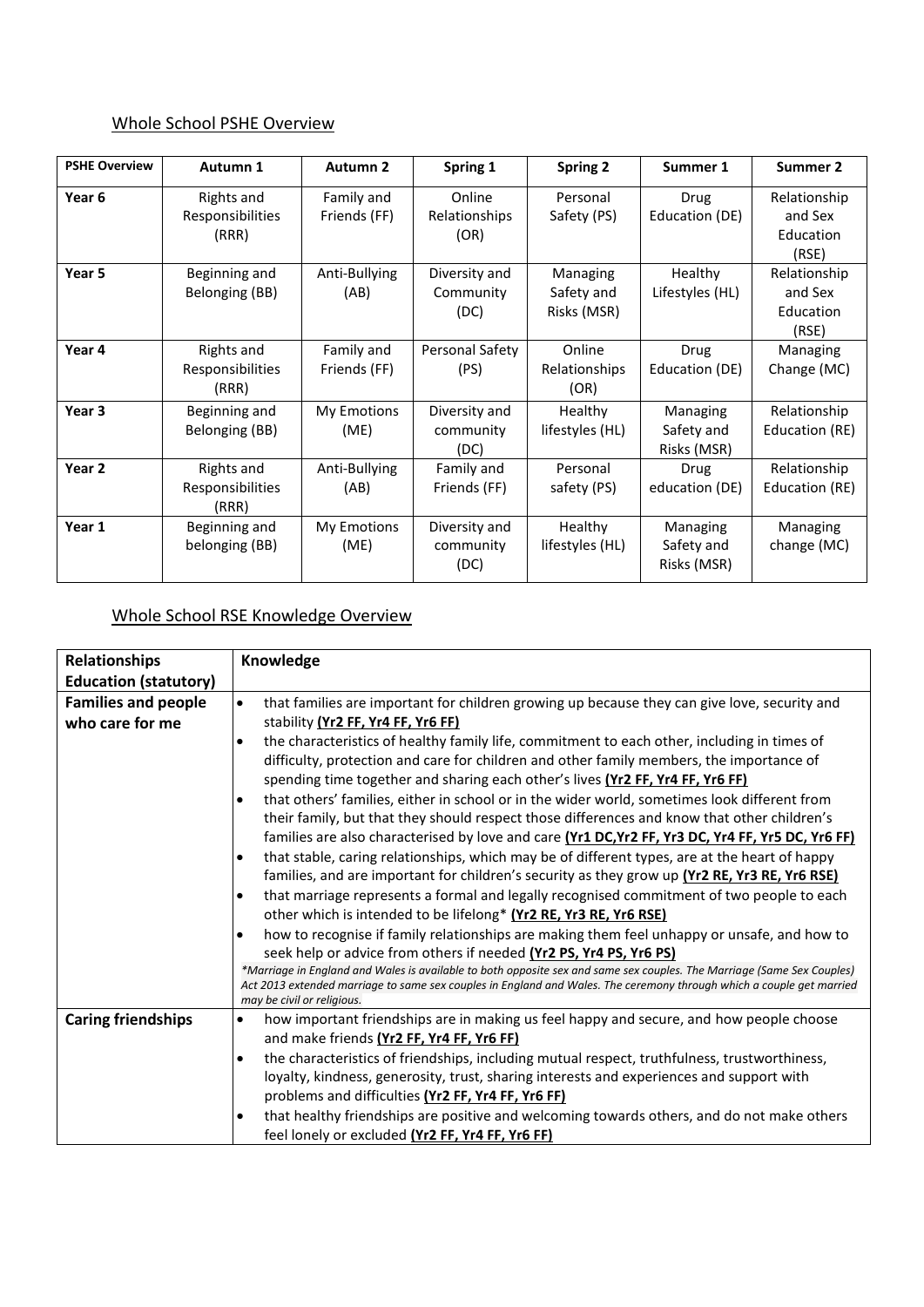|                             | that most friendships have ups and downs, and that these can often be worked through so<br>$\bullet$                                                                                                  |
|-----------------------------|-------------------------------------------------------------------------------------------------------------------------------------------------------------------------------------------------------|
|                             | that the friendship is repaired or even strengthened, and that resorting to violence is never                                                                                                         |
|                             | right (Yr2 FF, Yr4 FF, Yr6 FF)                                                                                                                                                                        |
|                             | how to recognise who to trust and who not to trust how to judge when a friendship is making<br>$\bullet$<br>them feel unhappy or uncomfortable, managing conflict, how to manage these situations and |
|                             | how to seek help or advice from others, if needed (Yr2 PS, Yr2 FF, Yr4 PS, Yr4 FF, Yr6 PS, Yr6                                                                                                        |
|                             | FF)                                                                                                                                                                                                   |
| Respectful                  | the importance of respecting others, even when they are very different from them (for<br>$\bullet$                                                                                                    |
| relationships               | example, physically, in character, personality or backgrounds), or make different choices or                                                                                                          |
|                             | have different preferences or beliefs (Yr1 DC, Yr3 DC, Yr5 DC)                                                                                                                                        |
|                             | practical steps they can take in a range of different contexts to improve or support respectful<br>$\bullet$                                                                                          |
|                             | relationships (Yr1 DC, Yr3 DC, Yr5 DC)                                                                                                                                                                |
|                             | the conventions of courtesy and manners (Yr2 RRR, Yr4 RRR, Yr6 RRR)                                                                                                                                   |
|                             | the importance of self-respect and how this links to their own happiness (Yr1 ME, Yr3 ME)<br>$\bullet$                                                                                                |
|                             | that in school and in wider society they can expect to be treated with respect by others, and<br>$\bullet$                                                                                            |
|                             | that in turn they should show due respect to others, including those in positions of authority                                                                                                        |
|                             | (Yr1 DC, Yr2 RRR, Yr3 DC, Yr4 RRR, Yr5 DC, Yr6 RRR)                                                                                                                                                   |
|                             | about different types of bullying (including cyberbullying), the impact of bullying,<br>responsibilities of bystanders (primarily reporting bullying to an adult) and how to get help                 |
|                             | (Yr5 AB)                                                                                                                                                                                              |
|                             | what a stereotype is, and how stereotypes can be unfair, negative or destructive (Yr1 DC, Yr3                                                                                                         |
|                             | <b>DC, Yr5 DC)</b>                                                                                                                                                                                    |
|                             | the importance of permission-seeking and giving in relationships with friends, peers and adults                                                                                                       |
|                             | (Yr2 PS, Yr4 PS, Yr6 PS)                                                                                                                                                                              |
| <b>Online relationships</b> | that people sometimes behave differently online, including by pretending to be someone they<br>$\bullet$                                                                                              |
|                             | are not (Yr2 PS, Yr4 PS, Yr6 PS)                                                                                                                                                                      |
|                             | that the same principles apply to online relationships as to face-to-face relationships, including<br>$\bullet$                                                                                       |
|                             | the importance of respect for others online including when we are anonymous (Yr6 RRR)                                                                                                                 |
|                             | the rules and principles for keeping safe online, how to recognise risks, harmful content and<br>$\bullet$                                                                                            |
|                             | contact, and how to report them (Yr2 PS, Yr4 PS, Yr6 PS)                                                                                                                                              |
|                             | how to critically consider their online friendships and sources of information including<br>$\bullet$<br>awareness of the risks associated with people they have never met                            |
|                             | how information and data is shared and used online (Yr4 OR, Yr6 OR- Computing Curriculum)<br>٠                                                                                                        |
| <b>Being safe</b>           | what sorts of boundaries are appropriate in friendships with peers and others (including in a<br>$\bullet$                                                                                            |
|                             | digital context) (Yr2 PS, Yr4 PS, Yr6 PS)                                                                                                                                                             |
|                             | about the concept of privacy and the implications of it for both children and adults; including<br>$\bullet$                                                                                          |
|                             | that it is not always right to keep secrets if they relate to being safe (Yr2 PS, Yr4 PS, Yr6 PS)                                                                                                     |
|                             | that each person's body belongs to them, and the differences between appropriate and<br>$\bullet$                                                                                                     |
|                             | inappropriate or unsafe physical, and other, contact (Yr2 PS, Yr4 PS, Yr6 PS)                                                                                                                         |
|                             | how to respond safely and appropriately to adults they may encounter (in all contexts,<br>$\bullet$                                                                                                   |
|                             | including online) whom they do not know (Yr2 PS, Yr4 PS, Yr6 PS)                                                                                                                                      |
|                             | how to recognise and report feelings of being unsafe or feeling bad about any adult (Yr2 PS,<br>$\bullet$                                                                                             |
|                             | <b>Yr4 PS, Yr6 PS)</b>                                                                                                                                                                                |
|                             | how to ask for advice or help for themselves or others, and to keep trying until they are heard,<br>(Yr2 PS, Yr4 PS, Yr6 PS)                                                                          |
|                             | how to report concerns or abuse, and the vocabulary and confidence needed to do so (Yr2 PS,<br>٠                                                                                                      |
|                             | Yr3 RE, Yr4 PS, Yr5 RSE, Yr6 PS)                                                                                                                                                                      |
|                             | where to get advice, for example family, school or other sources (Yr2 PS, Yr4 PS, Yr6 PS)<br>٠                                                                                                        |
| <b>Physical Health and</b>  |                                                                                                                                                                                                       |
| <b>Mental Wellbeing</b>     |                                                                                                                                                                                                       |
| (Statutory)                 |                                                                                                                                                                                                       |
| <b>Mental wellbeing</b>     | that mental wellbeing is a normal part of daily life, in the same way as physical health (Yr1 ME,<br>$\bullet$                                                                                        |
|                             | <b>Yr3 ME, Yr5 ME)</b>                                                                                                                                                                                |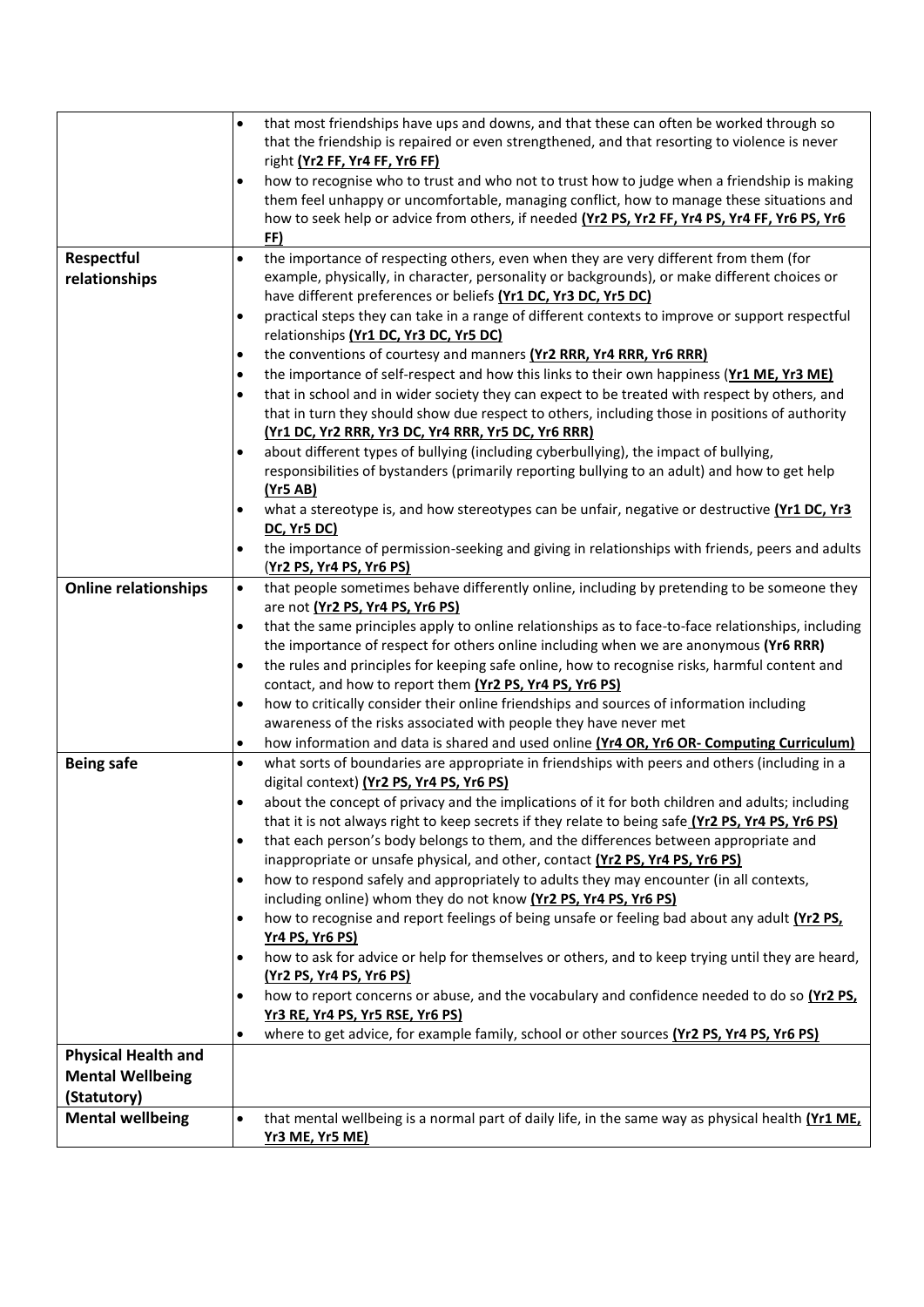|                            | that there is a normal range of emotions (e.g. happiness, sadness, anger, fear, surprise,<br>$\bullet$          |
|----------------------------|-----------------------------------------------------------------------------------------------------------------|
|                            | nervousness) and scale of emotions that all humans experience in relation to different                          |
|                            | experiences and situations (Yr1 ME, Yr3 ME, Yr5 ME)                                                             |
|                            | how to recognise and talk about their emotions, including having a varied vocabulary of words<br>$\bullet$      |
|                            | to use when talking about their own and others' feelings (Yr1 ME, Yr2 PS, Yr3 ME, Yr4 PS, Yr5                   |
|                            | <u>ME)</u>                                                                                                      |
|                            | how to judge whether what they are feeling and how they are behaving is appropriate and<br>٠                    |
|                            | proportionate (Yr1 ME, Yr3 ME, Yr5 ME)                                                                          |
|                            | the benefits of physical exercise, time outdoors, community participation, voluntary and<br>$\bullet$           |
|                            | service-based activity on mental wellbeing and happiness (Yr1 DC, Yr3 DC, Yr5 DC)                               |
|                            | simple self-care techniques, including the importance of rest, time spent with friends and<br>$\bullet$         |
|                            | family and the benefits of hobbies and interests (Yr1 ME, Yr3 ME, Yr5 ME)                                       |
|                            | isolation and loneliness can affect children and that it is very important for children to discuss<br>$\bullet$ |
|                            | their feelings with an adult and seek support (Yr1 ME, Yr3 ME, Yr5 ME)                                          |
|                            | that bullying (including cyberbullying) has a negative and often lasting impact on mental<br>$\bullet$          |
|                            | wellbeing (Yr5 AB)                                                                                              |
|                            | where and how to seek support (including recognising the triggers for seeking support),                         |
|                            | including whom in school they should speak to if they are worried about their own or                            |
|                            | someone else's mental wellbeing or ability to control their emotions (including issues arising                  |
|                            | online) (Yr1 ME, Yr3 ME, Yr5 ME)                                                                                |
|                            | it is common for people to experience mental ill health. For many people who do, the<br>٠                       |
|                            | problems can be resolved if the right support is made available, especially if accessed early                   |
|                            | enough (Yr1 ME, Yr3 ME, Yr5 ME)                                                                                 |
| Internet safety and        | that for most people the internet is an integral part of life and has many benefits (Yr4 OR, Yr6<br>$\bullet$   |
| harms                      | <b>OR- Computing Curriculum)</b>                                                                                |
|                            | about the benefits of rationing time spent online, the risks of excessive time spent on<br>$\bullet$            |
|                            | electronic devices and the impact of positive and negative content online on their own and                      |
|                            | others' mental and physical wellbeing (Yr4 OR, Yr6 OR- Computing Curriculum)                                    |
|                            | how to consider the effect of their online actions on others and know how to recognise and<br>$\bullet$         |
|                            | display respectful behaviour online and the importance of keeping personal information                          |
|                            | private (Yr4 OR, Yr6 OR- Computing Curriculum)                                                                  |
|                            | why social media, some computer games and online gaming, for example, are age restricted<br>٠                   |
|                            | (Yr4 OR, Yr6 OR- Computing Curriculum)                                                                          |
|                            | that the internet can also be a negative place where online abuse, trolling, bullying and<br>٠                  |
|                            | harassment can take place, which can have a negative impact on mental health (Yr4 OR, Yr6                       |
|                            | <b>OR- Computing Curriculum)</b>                                                                                |
|                            | how to be a discerning consumer of information online including understanding that<br>$\bullet$                 |
|                            | information, including that from search engines, is ranked, selected and targeted (Yr4 OR, Yr6                  |
|                            | <b>OR- Computing Curriculum)</b>                                                                                |
|                            | where and how to report concerns and get support with issues online (Yr4 OR, Yr6 OR-<br>٠                       |
|                            | <b>Computing Curriculum)</b>                                                                                    |
| <b>Physical health and</b> | the characteristics and mental and physical benefits of an active lifestyle (Yr1 HL, Yr3 HL, Yr5<br>$\bullet$   |
| fitness                    | <u>HL)</u>                                                                                                      |
|                            | the importance of building regular exercise into daily and weekly routines and how to achieve<br>$\bullet$      |
|                            | this; for example walking or cycling to school, a daily active mile or other forms of regular,                  |
|                            | vigorous exercise (Yr1 HL, Yr3 HL, Yr5 HL)                                                                      |
|                            | the risks associated with an inactive lifestyle (including obesity) (Yr1 HL, Yr3 HL, Yr5 HL)<br>٠               |
|                            | how and when to seek support including which adults to speak to in school if they are worried<br>$\bullet$      |
|                            | about their health (Yr1 HL, Yr3 HL, Yr5 HL)                                                                     |
| <b>Healthy eating</b>      | what constitutes a healthy diet (including understanding calories and other nutritional<br>$\bullet$            |
|                            | content) (Yr1 HL, Yr3 HL, Yr5 HL)                                                                               |
|                            | the principles of planning and preparing a range of healthy meals (Yr1-6 Food Technology, Yr3<br>$\bullet$      |
|                            | HL, Yr5 HL)                                                                                                     |